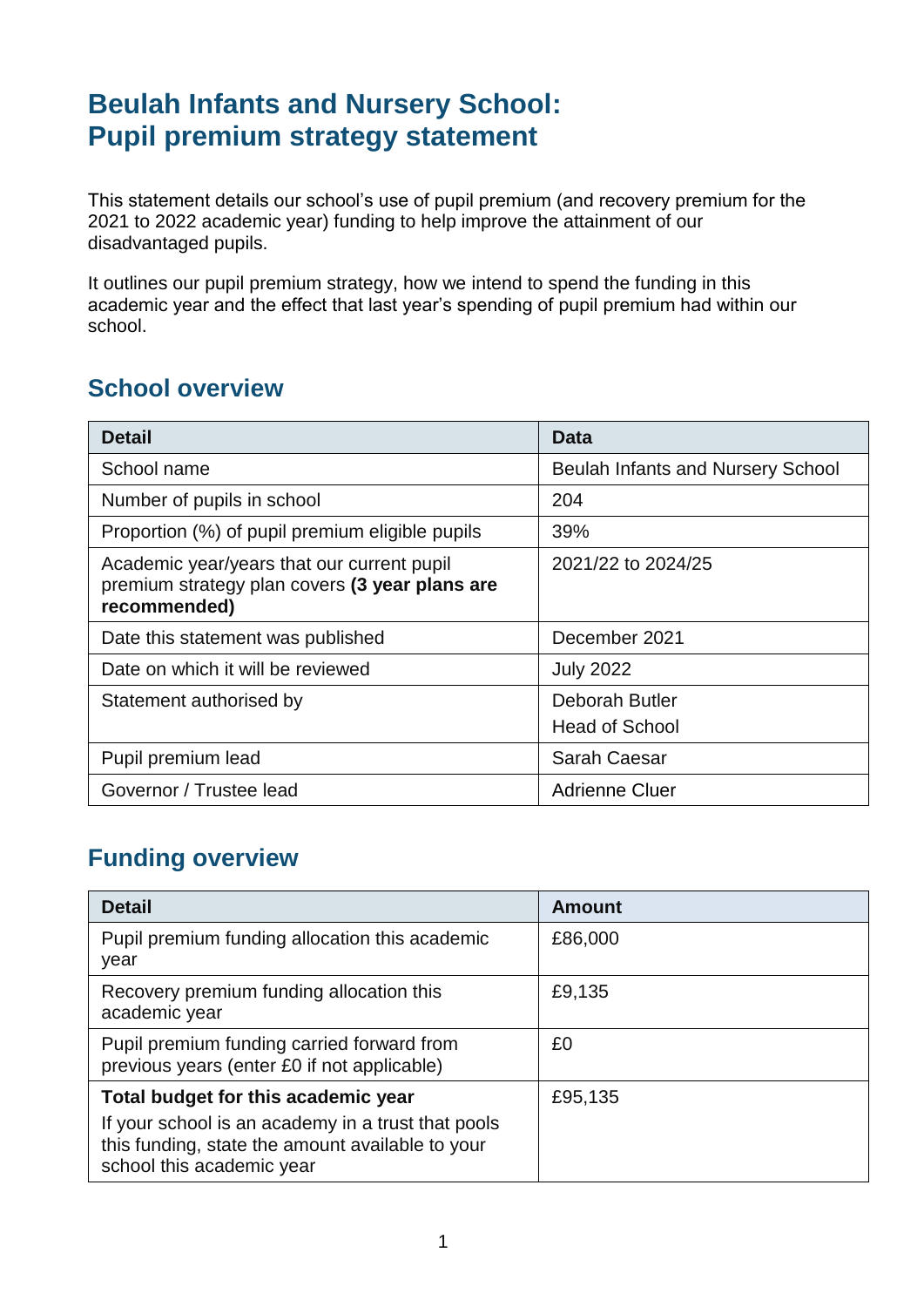## **Pupil overview**

| Year Group | Number of Pupils | Percentage |
|------------|------------------|------------|
| Nursery    | 6                | 25%        |
| Reception  | 23               | 38%        |
| Year 1     | 26               | 43%        |
| Year 2     | 25               | 42%        |
| Total      | 80               | 39%        |

## **Pupil Premium Strategy Plan**

#### **Statement of intent**

It is our intention that all pupils, irrespective of their background or the challenges they face, make good progress and achieve highly across all subject areas. The focus of our pupil premium strategy is to support disadvantaged pupils to achieve this intention, including progress for those who are more-able.

We will consider the challenges faced by all our vulnerable pupils, such as those who have a social worker, an Education and Health care plan or are living in temporary accommodation and ensure that teaching and learning opportunities meet the needs of all of our pupils, recognising that not all pupils who are socially disadvantaged are registered or qualify for free school meals.

Quality first teaching is at the heart of our approach. This is proven to have the greatest impact on closing the disadvantage attainment gap and at the same time benefit all pupils in our school. Implicit in our intended outcomes, is the intention that non-disadvantaged pupils' attainment will be sustained and improved alongside progress for their disadvantaged peers.

Our strategy is also integral to wider school plans for education recovery, notably in its targeted support for pupils whose education has been worst affected, including nondisadvantaged pupils.

Our approach will be responsive to common challenges and individual needs, rooted in robust diagnostic assessment. The approaches we have adopted complement each other to help pupils excel. To ensure they are effective we will:

 ensure pupils who are eligible for PPG make good progress in comparison to other pupils of similar ability at the end of the key stage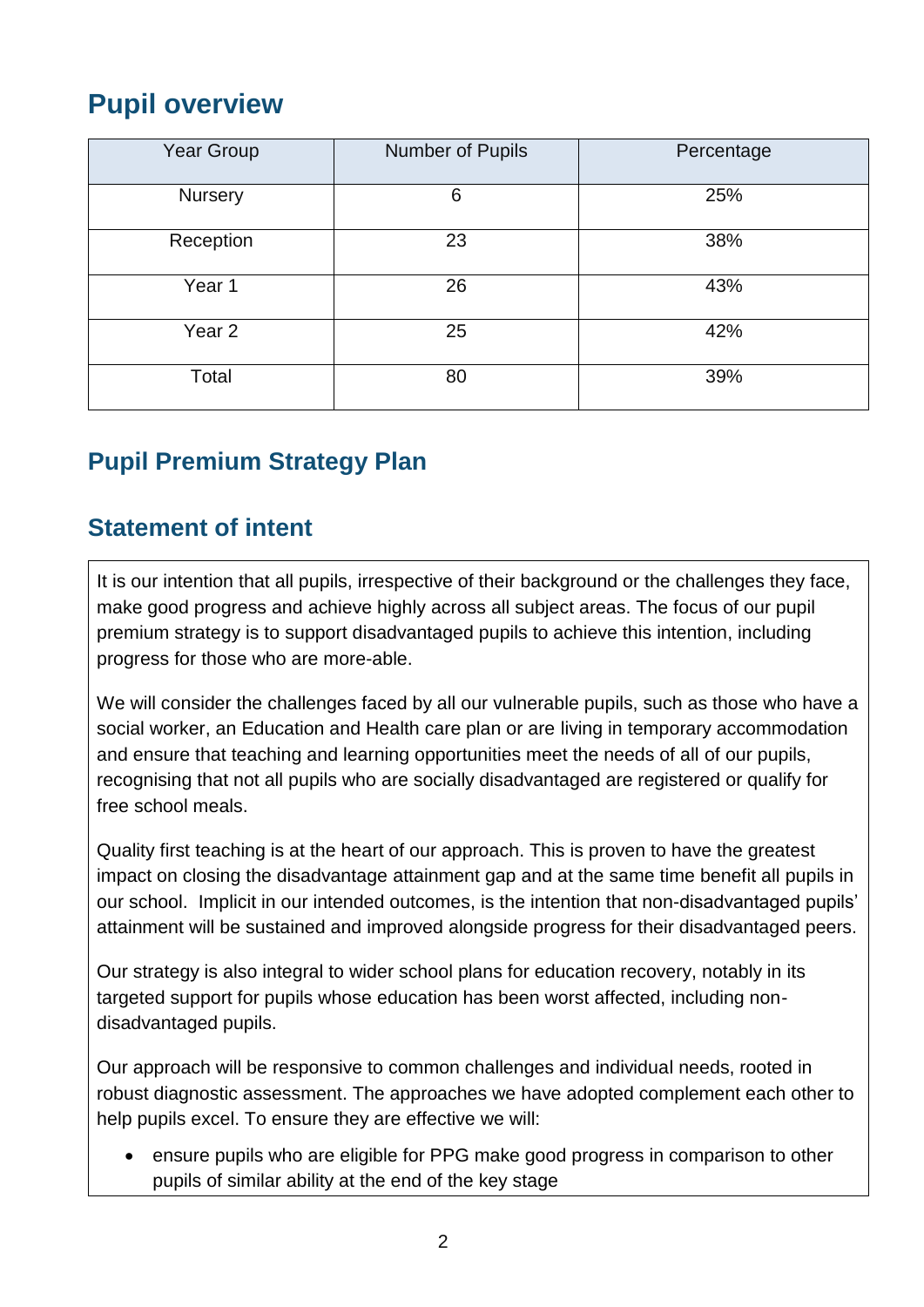- monitor and target PPG children across the school to ensure that the performance of PPG children in all cohorts is in line with non-disadvantaged peers and, where it is not, put support in place to diminish the difference;
- act early to intervene at the point need is identified
- ensure that barriers to learning for PPG pupils do not have a negative impact on their academic progress;
- adopt a whole school approach in which all staff take responsibility for disadvantaged pupils' outcomes and raise expectations of what they can achieve

#### **Challenges**

This details the key challenges to achievement that we have identified among our disadvantaged pupils.

| <b>Challenge</b><br>number | <b>Detail of challenge</b>                                                                                                                                                                                                                  |
|----------------------------|---------------------------------------------------------------------------------------------------------------------------------------------------------------------------------------------------------------------------------------------|
| $\mathbf 1$                | Internal and external data indicates that literacy attainment among<br>disadvantaged pupils is below that of non-disadvantaged pupil and that dis-<br>advantaged pupils have greater difficulty acquiring early reading skills.             |
|                            | On entry to Reception class in the last 2 years, there has been a gap of<br>6%-16% between our disadvantaged pupils compared to other pupils arriving<br>at age-related expectations.                                                       |
|                            | In 2019, 90% Non-disadvantaged pupils passed the phonic screen test<br>compared to 87% other pupils.                                                                                                                                        |
| $\overline{2}$             | Internal and external (where available) assessments indicate that maths<br>attainment among disadvantaged pupils is below that of non-disadvantaged<br>pupils.                                                                              |
|                            | On entry to Reception class in the last 2 years, there has been a gap of<br>8%-10% between our disadvantaged pupils compared to other pupils arriving<br>at age-related expectations.                                                       |
| 3                          | Disadvantaged pupils have less reliable or no access to online learning<br>opportunities.                                                                                                                                                   |
| 4                          | Assessments, observations, and discussions with pupils indicate<br>underdeveloped oral language skills and vocabulary gaps among many<br>disadvantaged pupils, particularly EAL pupils. These are evident from<br>Reception through to KS1. |
| 5                          | Speech and language is identified as the most prevalent additional need in<br>the school with PPG pupils making up a large percentage of SEND pupils<br>with this need.                                                                     |
| 6                          | Percentage of disadvantaged pupils being identified as 'persistently absent'<br>higher than for non-disadvantaged pupils where absenteeism is negatively<br>impacting disadvantaged pupils' progress.                                       |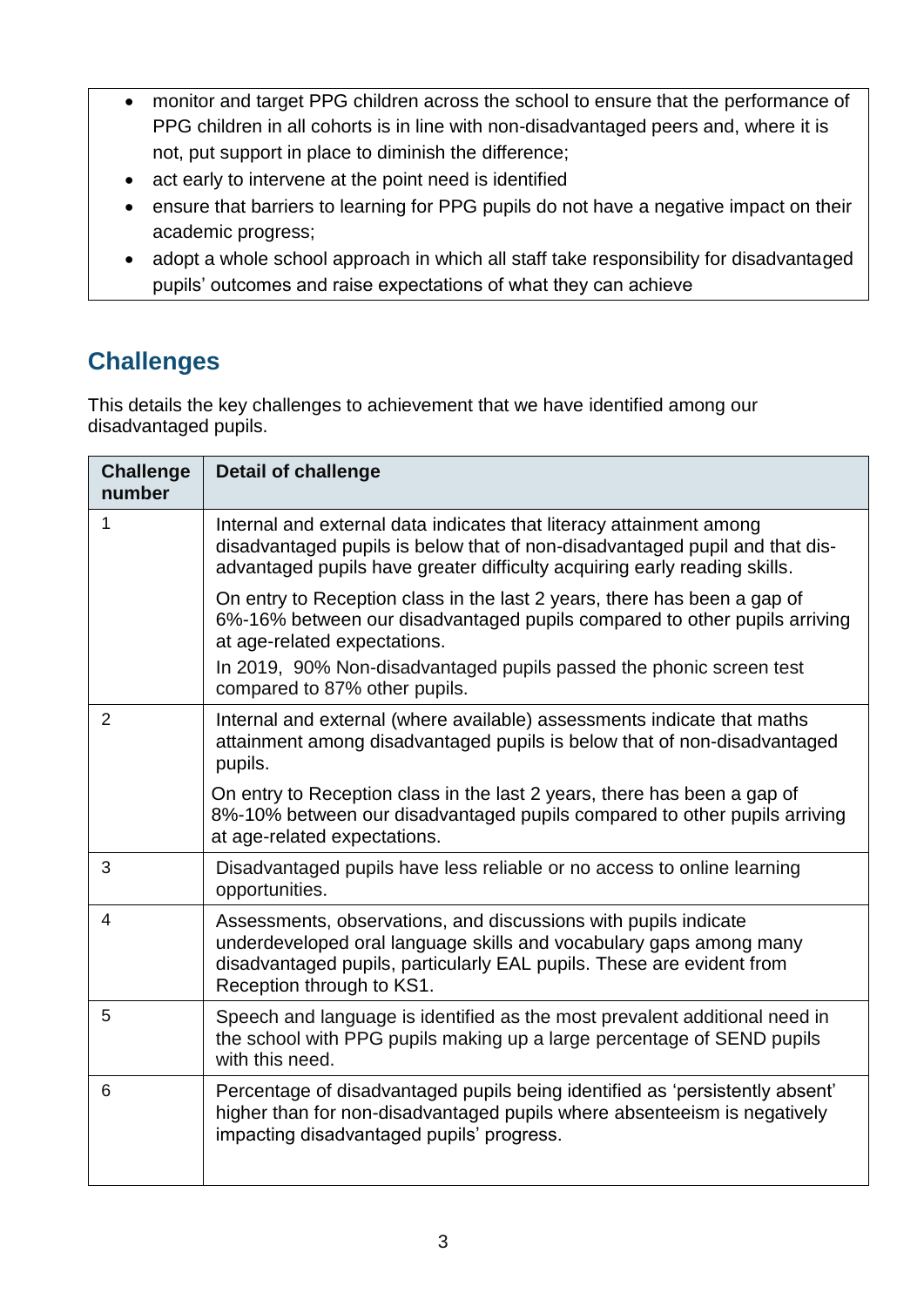|   | Our assessments observations and discussions with pupils and families have<br>identified social and emotional issues for many pupils, notably due to a lack<br>of opportunity for children to attend pre-school provisions, lack of access to<br>professional support. For example, Health Visitors and the family GP.<br>Additionally, no access to playgroups and Children Centers has led to a lack<br>of enrichment opportunities during school closure. These challenges<br>particularly affect disadvantaged pupils, including their attainment. |
|---|--------------------------------------------------------------------------------------------------------------------------------------------------------------------------------------------------------------------------------------------------------------------------------------------------------------------------------------------------------------------------------------------------------------------------------------------------------------------------------------------------------------------------------------------------------|
| 8 | Our assessments and observations indicate that the education and wellbeing<br>of many of our disadvantaged pupils have been impacted by partial school<br>closures to a greater extent than for other pupils. This has resulted in<br>knowledge gaps leading to pupils falling further behind age-related<br>expectations, especially in writing and maths.                                                                                                                                                                                            |

#### **Intended outcomes**

This explains the outcomes we are aiming for **by the end of our current strategy plan**, and how we will measure whether they have been achieved.

| Intended outcome                                                                                                              | <b>Success criteria</b>                                                                                                                                                                                                                  |
|-------------------------------------------------------------------------------------------------------------------------------|------------------------------------------------------------------------------------------------------------------------------------------------------------------------------------------------------------------------------------------|
| To close the gap in<br>attainment (Good Level of<br>Development) for<br>disadvantaged pupils in<br>the Early Years.           | The GLD outcomes show that the percentage of<br>disadvantaged pupils meeting expected standard is at least in<br>line with national in all areas of development, including social<br>and emotional development.                          |
| Improved reading<br>attainment among<br>disadvantaged pupils.                                                                 | KS1 reading / EYFS reading and comprehension outcomes<br>by 2024/25 show that the percentage of disadvantaged pupils<br>meeting the expected standard is at least in line with national.                                                 |
| Improve outcomes in<br>maths reasoning among<br>disadvantaged pupils                                                          | KS1 maths / EYFS number and numerical patterns outcomes<br>by 2024/25 show that the percentage of disadvantaged pupils<br>meeting the expected standard is at least in line with national.                                               |
| Improve outcomes in<br>writing among<br>disadvantaged pupils                                                                  | KS1 / EYFS writing outcomes by 2024/25 show that the<br>percentage of disadvantaged pupils meeting the expected<br>standard is at least in line with national.                                                                           |
| Improve access to online<br>learning for PPG and<br>other vulnerable pupils                                                   | Pupils with no previous access demonstrate involvement in<br>online learning.                                                                                                                                                            |
| Improved oral language<br>skills and vocabulary<br>among disadvantaged<br>pupils by developing a<br>language rich curriculum. | Assessments and observations indicate significantly improved<br>oral language among disadvantaged pupils, supported by<br>other sources of evidence, including engagement in lessons,<br>book scrutiny and ongoing formative assessment. |
| Improve access to quality<br>SALT therapy for pupils                                                                          | Work with outside provider (Love to Talk) ensures access to<br>quality SALT therapy and allows SEND pupils with SALT<br>needs to reach speech development targets.                                                                       |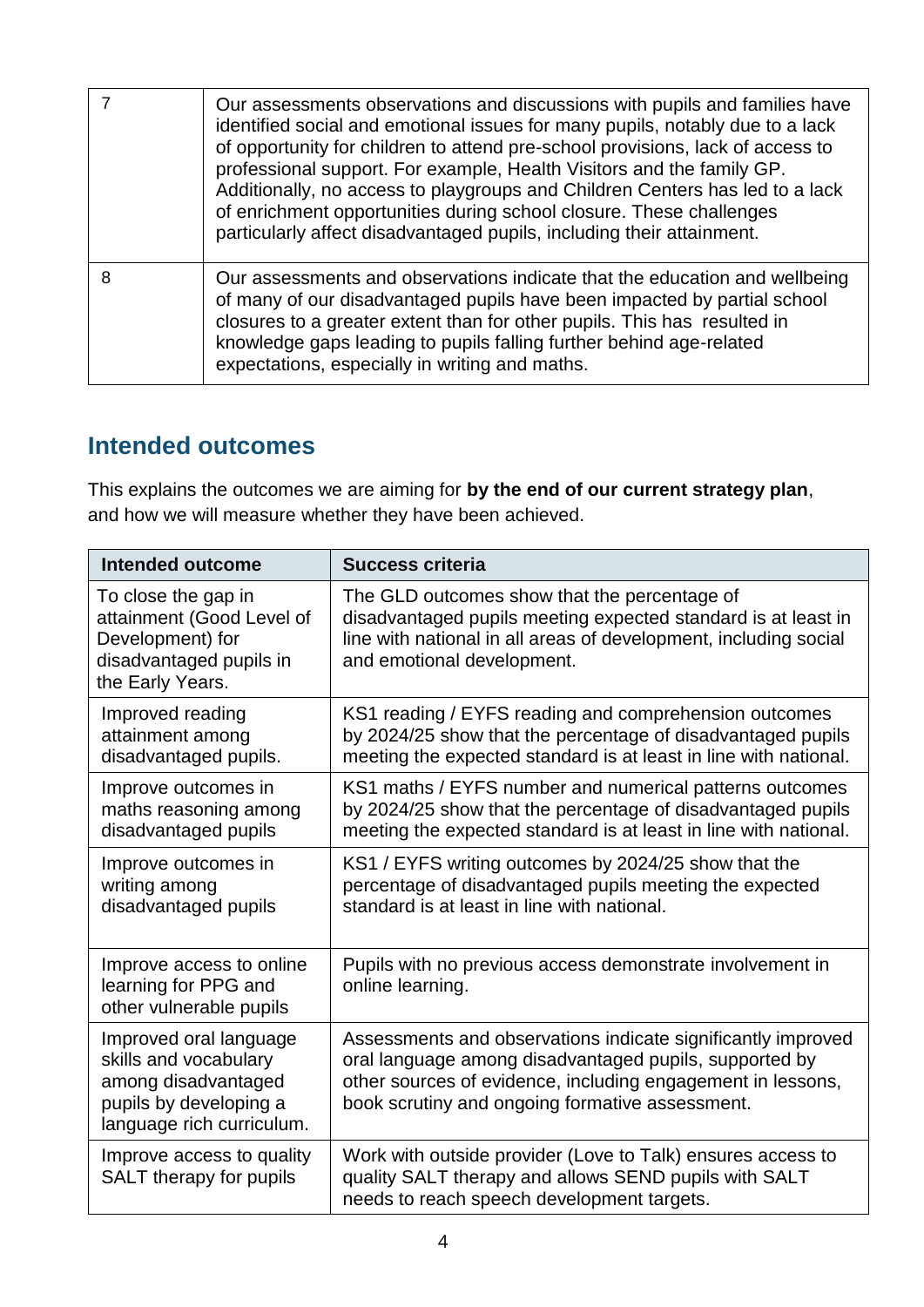| with speech related<br>additional needs.                                                                                                                                |                                                                                                                                                                                                                                                                                                                                                                                                                                    |
|-------------------------------------------------------------------------------------------------------------------------------------------------------------------------|------------------------------------------------------------------------------------------------------------------------------------------------------------------------------------------------------------------------------------------------------------------------------------------------------------------------------------------------------------------------------------------------------------------------------------|
| To achieve and sustain<br>improved wellbeing for all<br>pupils in our school,<br>particularly our<br>disadvantaged pupils.                                              | Sustained high levels of wellbeing by 2024/25 demonstrated<br>by:<br>qualitative data from student voice, parent feedback and<br>teacher observations<br>participation in enrichment activities, particularly among<br>disadvantaged pupils<br>improved communication skills for pupils with identified<br>SLCN barriers to learning.<br>Improved behaviour and attainment for pupils with<br>identified SEMH barriers to learning |
| To achieve and sustain<br>improved attendance for<br>all pupils, particularly our<br>disadvantaged pupils.                                                              | Sustained high attendance by 2024/25 demonstrated by:<br>the overall absence rate for all pupils being at or below na-<br>tional levels, and the attendance of disadvantaged pupils<br>being in line with non-disadvantaged pupils<br>the percentage of all pupils who are persistently absent<br>being below national and the figure among disadvantaged<br>pupils being in line with non-disadvantaged pupils.                   |
| To diminish gaps in pupil<br>attainment, particularly<br>between disadvantaged<br>and all pupils, which have<br>grown as a result of the<br>partial closure of schools. | Pupils make rapid progress and close gaps.<br>Knowledge gaps leading to pupils falling further behind age-<br>related expectations are addressed and reversed, especially<br>in writing and maths.                                                                                                                                                                                                                                 |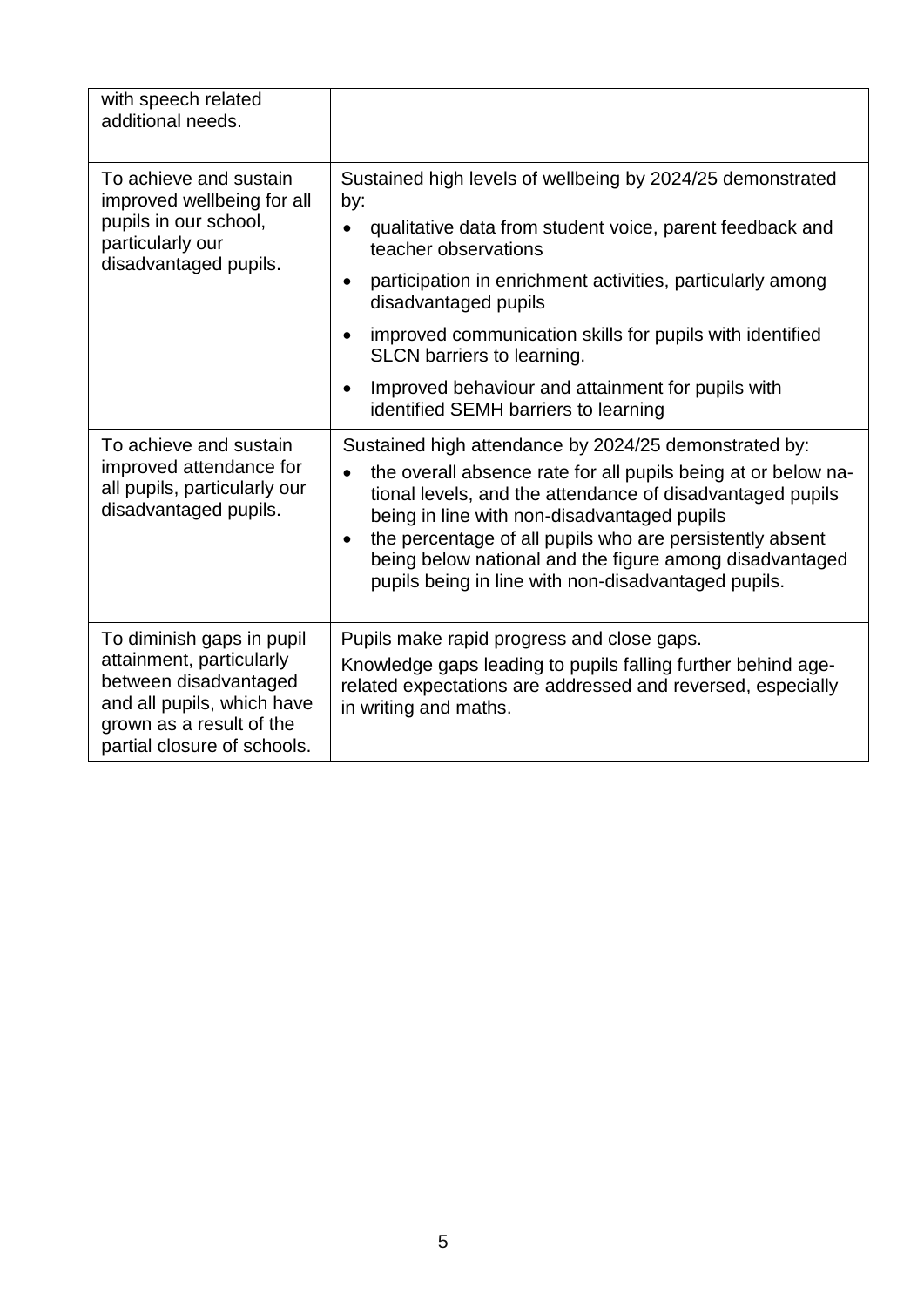## **Activity in this academic year**

This details how we intend to spend our pupil premium (and recovery premium funding) **this academic year** to address the challenges listed above.

#### **Teaching (for example, CPD, recruitment and retention)**

Budgeted cost: £11,500

| <b>Activity</b>                                                                                                                                                                                                           | Evidence that supports this approach                                                                                                                                                                                                                                                                                                | <b>Challenge</b><br>number(s)<br>addressed |
|---------------------------------------------------------------------------------------------------------------------------------------------------------------------------------------------------------------------------|-------------------------------------------------------------------------------------------------------------------------------------------------------------------------------------------------------------------------------------------------------------------------------------------------------------------------------------|--------------------------------------------|
| Purchase and implement 'Little<br>Wandle' DfE approved SSP to<br>secure stronger phonics<br>teaching for all pupils. Training<br>for staff to ensure phonics<br>intervention is correctly taught                          | Phonics approaches have a strong<br>evidence base that indicates a positive<br>impact on the accuracy of word reading<br>(though not necessarily comprehension),<br>particularly for disadvantaged pupils.                                                                                                                          | 1, 4 and 8                                 |
| Purchase additional resources<br>and Implement 'Little Wandle'<br>reading practise strategies and<br>in class teaching and booster<br>groups and for books to go<br>home                                                  | EEF identifies reading comprehension<br>strategies as a low cost, high impact<br>intervention.                                                                                                                                                                                                                                      | 1,4,8                                      |
| Purchase and monitor use of<br>Chromebooks for PPG pupils<br>without access to technology in<br>KS <sub>1</sub>                                                                                                           | Impact of learning technology recognised in<br>DFE 'Realising the potential of Technology<br>in education' 2019 and EEF 'Using digital<br>technology to improve learning.                                                                                                                                                           | 3                                          |
| Improve vocabulary skills for<br>pupils who have low spoken<br>language skills, including pupils<br>with EAL.                                                                                                             | There is a strong evidence base that<br>suggests oral language interventions, in-<br>cluding dialogic activities such as high-<br>quality classroom discussion, are inexpen-<br>sive to implement with high impact on<br>reading                                                                                                    | $1,4,5$ and 8                              |
| Enhancement of maths teaching<br>and curriculum planning in line<br>with DfE and EEF guidance with<br>CPD related to 'Maths Mastery'.                                                                                     | The DfE non-statutory guidance has been<br>produced in conjunction with the National<br>Centre for Excellence in the Teaching of<br>Mathematics, drawing on evidence-based<br>approaches, including the benefit of a<br>'Maths Mastery' approach.                                                                                   | 2,8                                        |
| Improve the quality of well-being<br>support for learners and embed<br><b>BLP (Behaviours for Learning)</b><br>into routine educational<br>practices, supported by<br>professional development and<br>training for staff. | There is extensive evidence associating<br>childhood social and emotional skills with<br>improved outcomes at school and in later<br>life, with behaviour interventions identified<br>as have impact for low cost by the EEF.<br>Metacognition and self-regulation are<br>identified by EEF as high impact, low cost<br>approaches. | 6, 7, 8                                    |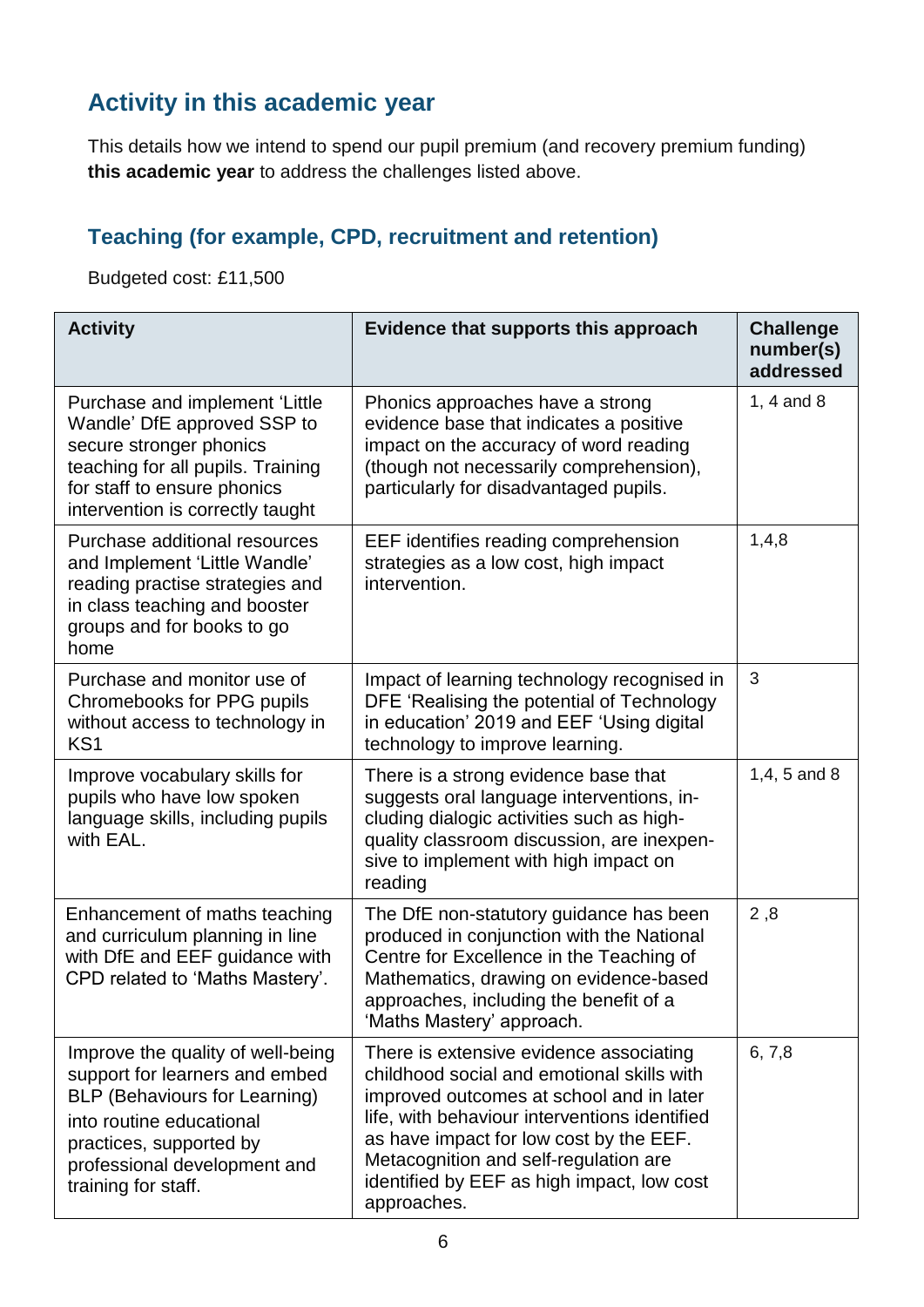#### **Targeted academic support (for example, tutoring, one-to-one support structured interventions)**

Budgeted cost: £70,000

| <b>Activity</b>                                                                                                                                                                                                                                   | <b>Evidence that supports this</b><br>approach                                                                                                                                                                                                                                                | <b>Challenge</b><br>number(s)<br>addressed |
|---------------------------------------------------------------------------------------------------------------------------------------------------------------------------------------------------------------------------------------------------|-----------------------------------------------------------------------------------------------------------------------------------------------------------------------------------------------------------------------------------------------------------------------------------------------|--------------------------------------------|
| Additional phonics sessions<br>targeted at disadvantaged<br>pupils who require further<br>phonics support.                                                                                                                                        | Phonics approaches have a strong<br>evidence base indicating a positive<br>impact on pupils, particularly from<br>disadvantaged backgrounds. Targeted<br>phonics interventions have been shown<br>to be more effective when delivered as<br>regular sessions over a period up to 12<br>weeks: | 1, 4 and $8$                               |
| Provide school-led tutoring<br>for pupils whose education<br>has been most impacted by<br>the pandemic. A significant<br>proportion of the pupils who<br>receive tutoring will be<br>disadvantaged, including<br>those who are high<br>attainers. | Tuition targeted at specific needs and<br>knowledge gaps can be an effective<br>method to support low attaining pupils<br>or those falling behind, both one-to-one<br>and in small groups:                                                                                                    | 1,2,4 and 8                                |
| Provide in school, focused<br>EAL support group in<br>reading comprehension,<br>writing and maths to support<br>pupils falling behind.                                                                                                            | Small group tuition identified as having<br>a moderate impact based on low cost<br>by EEF.<br><b>Quality Teaching Assistant led inter-</b><br>ventions identified as having impact<br>based on moderate costs.                                                                                | 1,2,4,8                                    |
| Speech therapist and<br>practitioner from 'Love to<br>Communicate' to work with<br>pupils 1:1 on specific SALT<br>targets.                                                                                                                        | Link between improved language skills<br>with improved reading skills                                                                                                                                                                                                                         | 4, 5 and 8                                 |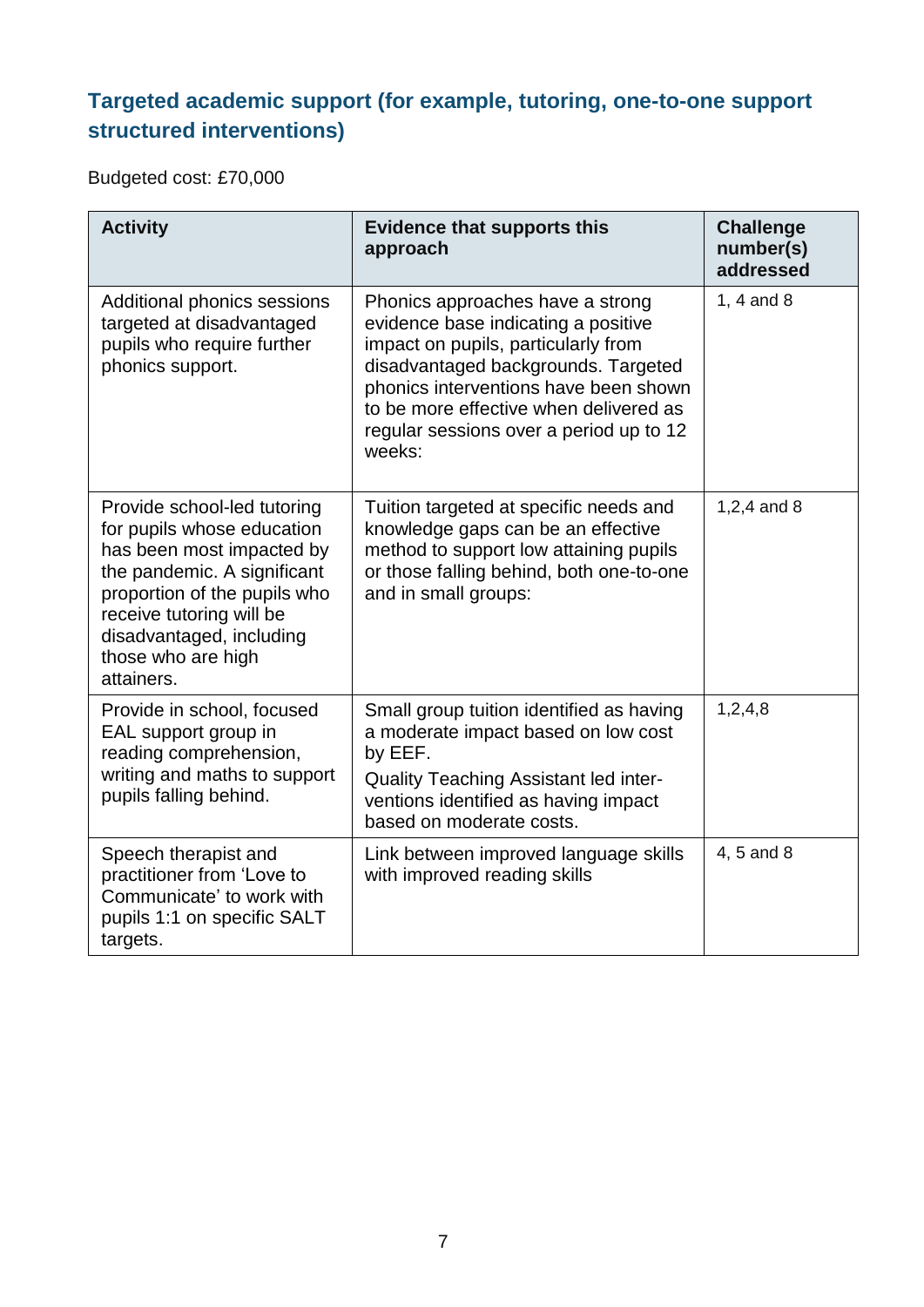#### **Wider strategies (for example, related to attendance, behaviour, wellbeing)**

Budgeted cost: £13,700

| <b>Evidence that supports this</b><br>approach                                                                                                                                                               | <b>Challenge</b><br>number(s)<br>addressed |
|--------------------------------------------------------------------------------------------------------------------------------------------------------------------------------------------------------------|--------------------------------------------|
| Behaviour interventions identified as<br>providing moderate impact for low cost<br>by EEF. Evidence suggests highest<br>impact for approaches that focus on<br>self-management or role play and<br>rehearsal | $\overline{7}$                             |
| Arts participation and physical activity<br>identified as low cost interventions with<br>moderate impact.                                                                                                    | 6,8 and 9                                  |
| The DfE guidance has been informed<br>by engagement with schools that have<br>significantly reduced levels of absence<br>and persistent absence.                                                             | 6                                          |
| Based on our experiences and those of<br>similar schools to ours, we have identi-<br>fied a need to set a small amount of<br>funding aside to respond quickly to<br>needs that have not yet been identified. | All                                        |
| Research shows that if children are<br>hungry, this impacts their capacity to<br>learn.                                                                                                                      |                                            |
| Impact of improved parental engage-<br>ment is outlined by EEF as having<br>moderate impact for low cost based on<br>extensive evidence.                                                                     |                                            |
|                                                                                                                                                                                                              |                                            |

## **Total budgeted cost: £95,200**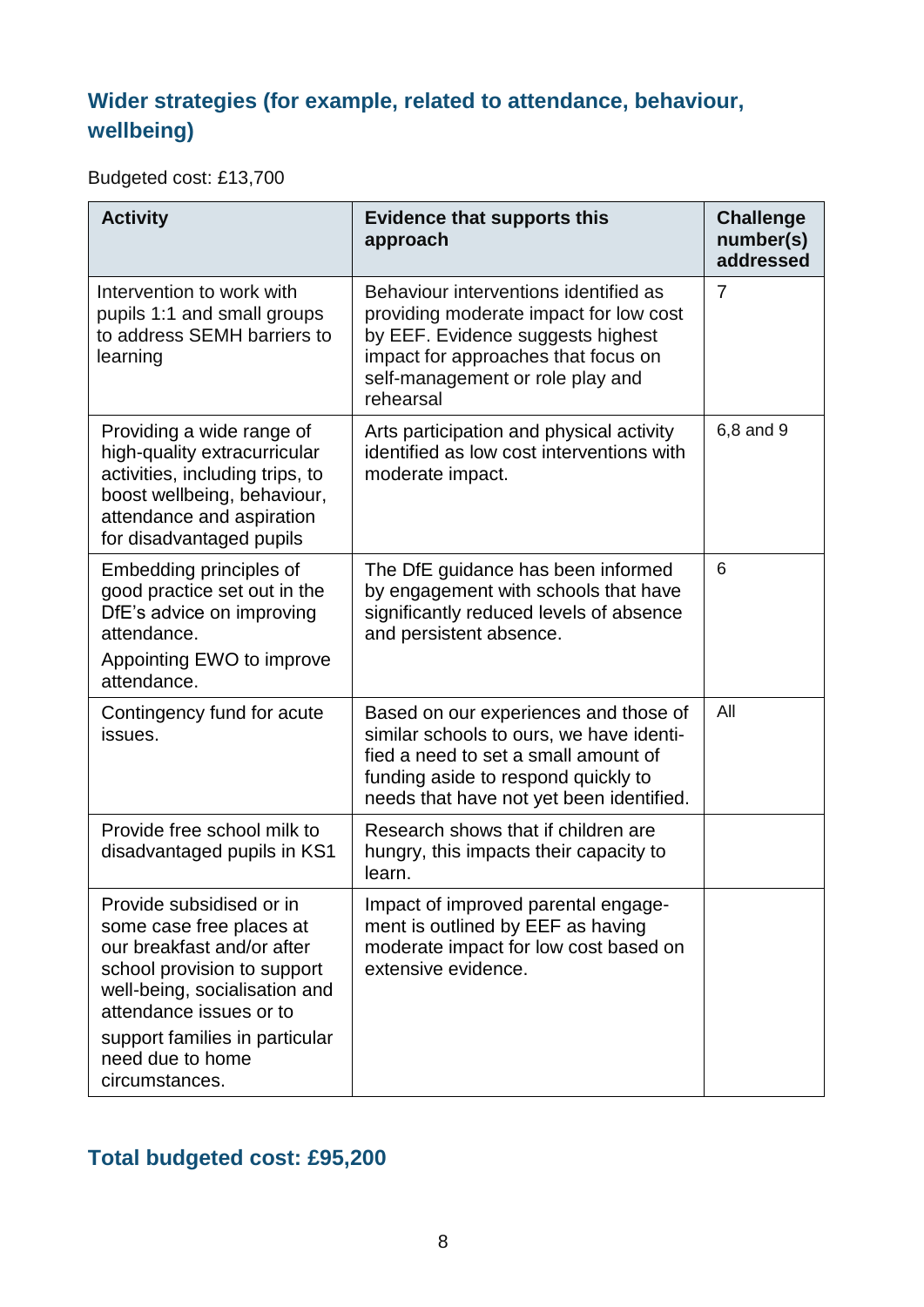## **Part B: Review of outcomes in the previous academic year**

#### **Pupil premium strategy outcomes**

This details the impact that our pupil premium activity had on pupils in the 2020 to 2021 academic year.

Internal assessments during 2020/21 suggested that the performance of disadvantaged pupils was lower than in the previous years in key areas of the curriculum. The outcomes we aimed to achieve in our previous strategy by the end of 2020/21 were therefore not fully realised.

Our assessment of the reasons for these outcomes points primarily to Covid-19 impact, which disrupted all our subject areas to varying degrees. As evidenced in schools across the country, school closure was most detrimental to our disadvantaged pupils, and they were not able to benefit from our pupil premium funded improvements to teaching and targeted interventions to the degree we had intended. The impact was mitigated by our resolution to maintain a high quality curriculum, including during periods of partial closure, which was aided by use of online resources and live teaching using Google meet. During Lockdown the school supported PPG pupils particularly by:

- Providing Chrome books, Wi-Fi access and IT support to enable our most vulnerable PPG pupils to have access to learning;
- Offered 'keyworker' places to vulnerable and/or PPG pupils;
- Providing a daily 'hot meal' food service for the duration of Lockdown and provisions to supplement the national voucher scheme;
- Providing home delivery service of meals, provisions and work for pupils in families where attending the school site was not possible;
- Regular telephone contact to support learning and mental and emotional wellbeing.

At times when all pupils were expected to attend school, absence among disadvantaged pupils was higher than their peers and an increase in persistent absence in this group is why attendance is a focus of our current plan.

Our assessments and observations indicated that pupil behaviour, wellbeing and mental health were significantly impacted last year, primarily due to COVID-19-related issues. The impact was particularly acute for disadvantaged pupils. We used pupil premium funding to provide wellbeing support for all pupils, and targeted interventions where required. We are building on that approach with the activities detailed in this plan.